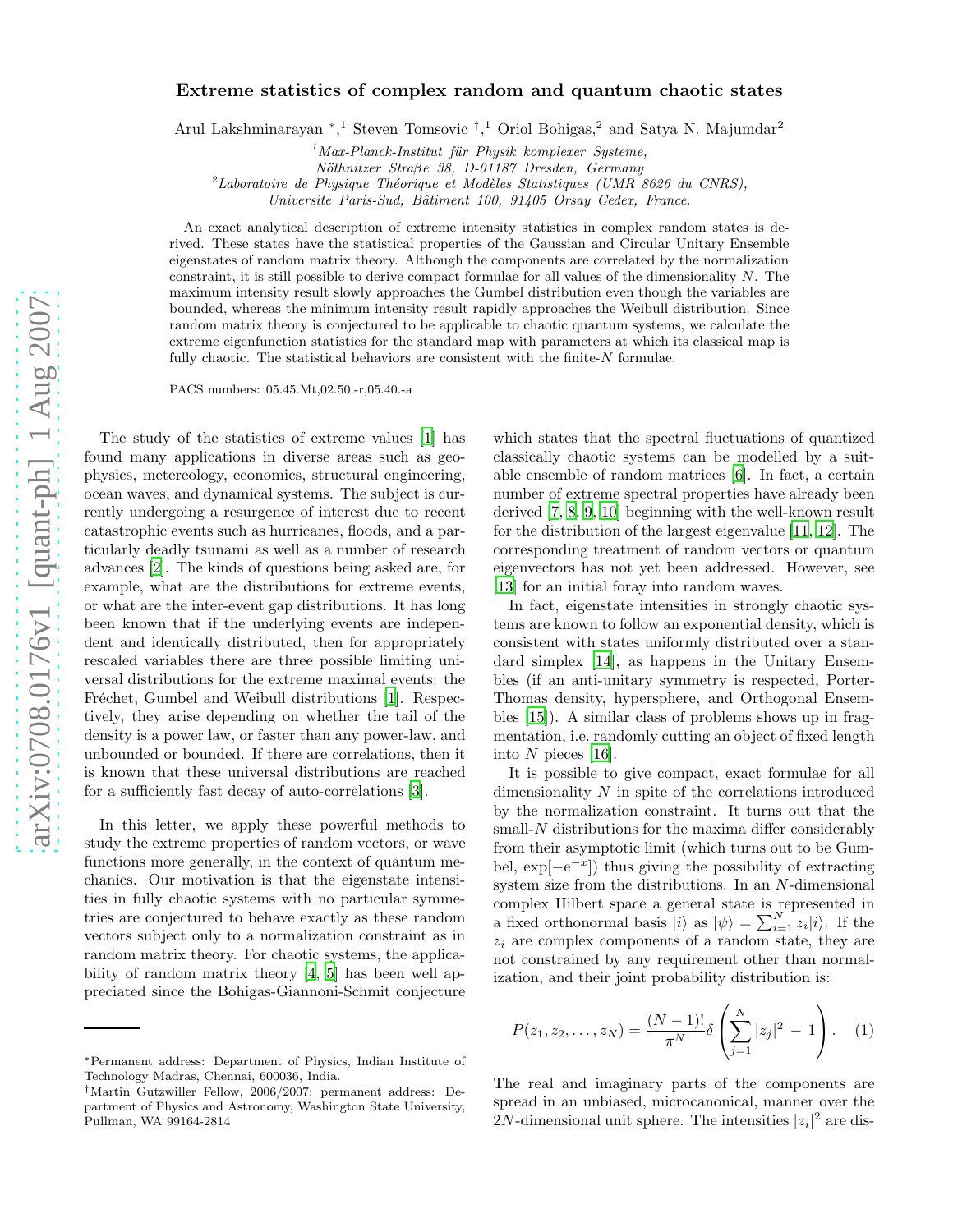tributed uniformly on an  $N-1$  simplex. Thus a random state is correlated by this requirement. Given such an ensemble of random states we consider the probability distribution  $\rho(t, N)$  of  $t = \max\{|z_1|^2, |z_2|^2, \cdots, |z_N|^2\}.$ Let  $F(t, N)$  be the probability that all  $|z_j|^2 \leq t$ . This is called the distribution or cumulative density of such extreme events, *i.e.*  $F'(t, N) = \rho(t, N)$  where the prime denotes differentiation with  $t$ . Thus

<span id="page-1-4"></span>
$$
F(t, N) = \frac{(N-1)!}{(2\pi)^N} \prod_{i=1}^N \left[ \int_0^{2\pi} d\theta_i \int_0^t dr_i^2 \right] \delta \left( \sum_{j=1}^N r_j^2 - 1 \right)
$$
\n(2)

where  $r_j \equiv |z_j|$ . Use a Fourier decomposition of the  $\delta$ function and perform the  $\{\theta_i, r_i\}$  integrals to arrive at

$$
F(t,N) = \frac{(N-1)!}{2\pi} \int_{-\infty}^{\infty} d\xi e^{-i\xi} \left(\frac{e^{i\xi t} - 1}{i\xi}\right)^N.
$$
 (3)

Next expand the power in a binomial series to find

$$
F(t, N) = \frac{(N-1)!}{2\pi i^N} \sum_{m=0}^{N} {N \choose m} (-1)^{N-m} I(1 - mt), \quad (4)
$$

where

$$
I(\omega) = \int_{-\infty}^{\infty} e^{-i\omega\xi} \xi^{-N} d\xi = \frac{\pi(-i)^N}{(N-1)!} \omega^{N-1} \operatorname{sign}(\omega). \tag{5}
$$

The exact result for  $F(t, N)$  is

<span id="page-1-1"></span>
$$
F(t, N) = \frac{1}{2} \sum_{m=0}^{N} {N \choose m} (-1)^m (1 - mt)^{N-1} \text{sign}(1 - mt).
$$
\n(6)

Expanding the power again and using the identity [\[17](#page-3-16)]:

$$
\sum_{m=0}^{N} {N \choose m} (-1)^m m^k = 0, \quad k = 0, \dots N - 1 \tag{7}
$$

gives "resummed" expressions for  $F(t, N)$  valid in the intervals  $I_k = [1/(k+1), 1/k]$ , where  $k = 1, 2, \dots, N-1$ :

<span id="page-1-0"></span>
$$
F(t \in I_k, N) = \sum_{m=0}^{k} {N \choose m} (-1)^m (1 - mt)^{N-1}, \qquad (8)
$$

and  $F(t \leq 1/N, N) = 0$ . Thus the cumulative density is a piecewise smooth function on the intervals  $I_k$ .

Given the simple form of the distribution above, it is useful to interpret them combinatorially and derive them from such an approach. First note that

$$
P_l(z_1, z_2, \dots, z_l) = \frac{\Gamma(N)}{\pi^l \Gamma(N - l)} \left( 1 - \sum_{j=1}^l |z_j|^2 \right)^{N - l - 1}
$$
\n(9)

where  $P_l$  is the reduced probability density for l complex components  $(P_N)$  is identical to the full distribution P above). If  $t \in I_1 = [1/2, 1]$  there can be at most only one such component. Therefore, the fraction of states with a component larger than  $t$  is exactly the fraction of components larger than t. Since the desired quantity is the fraction of states such that all components are less than  $t$ , it is the simply the complement:

$$
F(t, N) = 1 - N \int_{|z|^2 \ge t} P_1(z) dz \tag{10}
$$

The factor N accounts for multiplicity of choice of this one component. This integral is elementary for the complex case and gives  $F(t, N) = 1 - N(1 - t)^{N-1}$ , which agrees with the series in the RHS of Eq. [\(8\)](#page-1-0) which terminates at  $k = 1$  for  $t \in I_1$ .

If  $t \in I_2$ , it is possible that there are at most two such components. The number of components  $\geq t$  is no longer the number of sequences (states) with at least one component more than  $t$  as it double counts states which have two components larger than  $t$ , a contribution which must get subtracted. This same logic extends, and in the next interval  $I_3$ , the number of pairs over counts the contributions of triples. Similarly, this reasoning carries forward to any distribution with a unit norm constraint and gives for the cumulative density

$$
F(t \in I_k, N) =
$$
  

$$
\sum_{m=0}^{k} {N \choose m} (-1)^m \int_{|x_i|^2 > t} P_m(x_1, \dots, x_m) dx_1 \cdots dx_m,
$$
  
(11)

which is the generalization of Eq. [\(8\)](#page-1-0) (the  $m = 0$  term in the above expression is unity). This generalization could be used as the starting point for an analysis of real random states as well as general density matrix eigenvalues whose sum is also constrained to be unity. It is interesting that piecewise continuous extreme distributions have been identified in dynamical systems [\[18,](#page-3-17) [19\]](#page-3-18) and fragmentation problems [\[16](#page-3-15)], where a similar combinatorial approach was also applied.

From the distribution Eq. [\(6\)](#page-1-1) above, it is possible to derive exact formulae for the moments. In particular, results for the first (mean) and the second moments of the maximum components are

<span id="page-1-2"></span>
$$
\langle t \rangle = \frac{H(N,1)}{N} = \frac{\gamma + \ln N}{N} + \mathcal{O}\left(\frac{1}{N^2}\right) \tag{12}
$$

$$
\langle t^2 \rangle = \frac{H^2(N,1) + H(N,2)}{N(N+1)} \tag{13}
$$

where  $H(N, k)$  is the Harmonic number of order k defined by the finite sum  $\sum_{m=1}^{N} m^{-k}$ , and  $\gamma = 0.5772 \cdots$  is the Euler-Mascheroni constant. The standard deviation can be calculated exactly and its large-N form is:

<span id="page-1-3"></span>
$$
\sigma(t) = \frac{\pi}{\sqrt{6}N} + \mathcal{O}\left(\frac{\ln(N)}{N}\right)^2.
$$
 (14)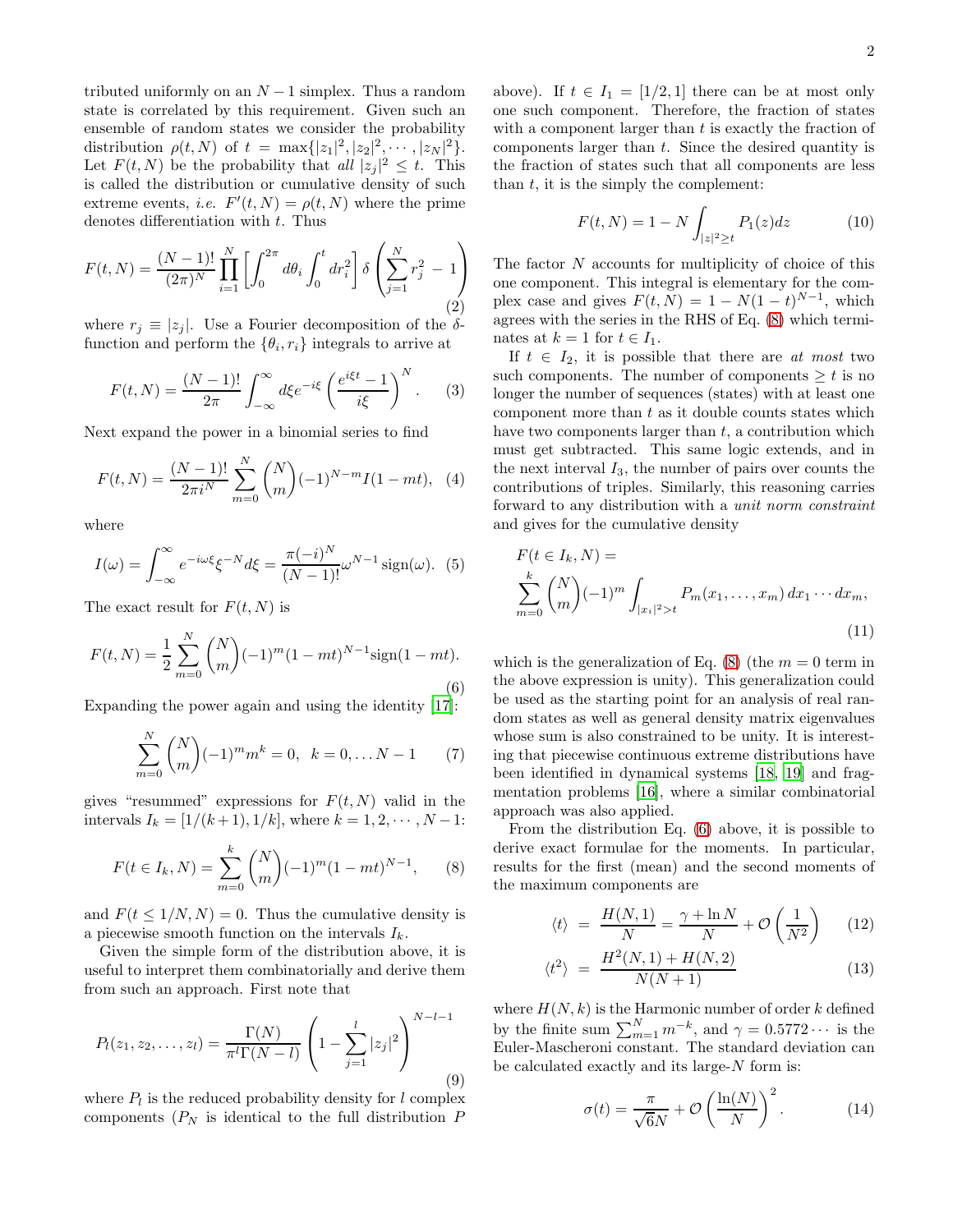

<span id="page-2-0"></span>FIG. 1: The convergence of the exact probability density to the asymptotic Gumbel distribution using the scaled variable  $x = N(t - \ln(N)/N)$  with increasing N. The inset shows the difference between the exact and the Gumbel distribution for the same values of  $N$ , but in the unscaled variable.

It turns out that the asymptotic  $N \to \infty$  limit here is also the result for uncorrelated exponentially distributed variables of mean  $1/N$ . This limit may be calculated by simply taking  $P_1$  as the probability density of an independent process, which gives

$$
F(t, N \to \infty) = (1 - e^{-Nt})^N \approx \exp\left(-e^{-N[t - \ln N/N]}\right).
$$
\n(15)

Expressed in terms of the standard linearly scaled variable  $x = (t - a_N)/b_N$ , this distribution is seen to coincide with the Gumbel distribution where the parameters are given by  $a_N = \ln(N)/N$  and  $b_N = 1/N$ . As should happen, the mean and the standard deviation calculated from the Gumbel distribution coincide with the leading order contributions derived in Eqs.[\(12](#page-1-2)[,14\)](#page-1-3). That the maximal statistics is a Gumbel distribution is interesting because the intensities have a finite support, being constrained to lie on the standard  $N-1$ -simplex. The expectation for uncorrelated bounded variables would be the Weibull distribution; however the correlations introduced by the normalization constraint transforms this to the Gumbel distribution. In Fig. [\(1\)](#page-2-0) we compare the exact probability density with that of the Gumbel density  $(\exp[-x - e^{-x}])$  after appropriately rescaling. It is clear that the approach of the exact density to the Gumbel one is rather slow and at  $N$  around 100 there are still significant differences between the asymptotic and the exact. It is also instructive to note that without the rescaling the densities actually diverge as N increases. This difference gives the possibility of extracting system size information from the extreme statistics.

The distribution of the *minimum* intensity  $s =$  $\min\{|z_1|^2, |z_2|^2, \cdots, |z_N|^2\}$  on the other hand is a much simpler quantity and is not asymptotically a Gumbel dis-

tribution. The fraction of states such that the minimum is larger than some s is the fraction of states such that all the components are larger than s. Thus if  $F(s, N)$  is the cumulative distribution of the minimum, it is given by

<span id="page-2-1"></span>
$$
F(s,N) = 1 - \frac{(N-1)!}{(2\pi)^N} \prod_{i=1}^N \left[ \int_0^{2\pi} d\theta_i \int_s^1 dr_i^2 \right] \delta \left( \sum_{j=1}^N r_j^2 - 1 \right),\tag{16}
$$

which is very similar to the integral in Eq. [\(2\)](#page-1-4). Its evaluation proceeds similarly to the maximum, and gives:

<span id="page-2-2"></span>
$$
F(s, N) = \begin{cases} 1 - (1 - Ns)^{N-1} & 0 \le s \le 1/N \\ 1 & 1/N \le s \le 1 \end{cases} . \tag{17}
$$

It is clear that the minimum cannot exceed  $1/N$ , just as the maximum cannot be less than this. The average minimum component is easily calculated and is exactly equal to  $\langle s \rangle = 1/N^2$ . The distribution for the minimum does not have the piecewise continuous character we observed for the maximum. This has a geometrical interpretation in terms of the standard-simplex. In the case of the maximum the integral in Eq. [\(2\)](#page-1-4) can be interpreted in terms of volumes of subsets contained in the region bounded by the standard  $N-1$ -simplex; these volumes enclosing more complex shapes for increasing  $t$ , as they pierce the simplex boundary. Whereas for the integral in Eq. [\(16\)](#page-2-1) the volumes involved are those of the entire simplex and the volume of a subset that never pierces the  $N-1$  simplex.

For large  $N$  the distribution of the minimum approaches the exponential:

$$
F(s, N \to \infty) = 1 - \exp(-N^2 s). \tag{18}
$$

This being a special case of the Weibull distribution, it is indeed what one would expect of uncorrelated variables with a compact support. That the minimum cannot be less than zero presents a strong constraint and for small components the normalization correlation is not so important. Thus, the distribution of the maximum and minimum of the complex random vector intensities follow different universal distributions asymptotically. It is noteworthy, however, that the limiting large deviations of the maximum component toward a small value which occur in the interval  $I_{N-1} = 1/N \leq t \leq 1/(N-1)$  is distributed as  $F(t, N) = (Nt - 1)^{N-1}$  which is an exact reflection about the value  $1/N$  of the behavior of the minimum component.

In order to compare these extreme statistics to the statistical properties of the eigenfunctions of a Hamiltonian system, consider a quantum kicked rotor [\[20\]](#page-4-0). This is a stroboscopic mapping of a kicked onedimensional particle of unit mass moving on a circle of unit perimeter with the Hamiltonian  $H(q, p) = p^2/2 (K/4\pi^2)\cos(2\pi q)\sum_{n=-\infty}^{\infty}\delta(t-n)$ . From  $H(q,p)$ , the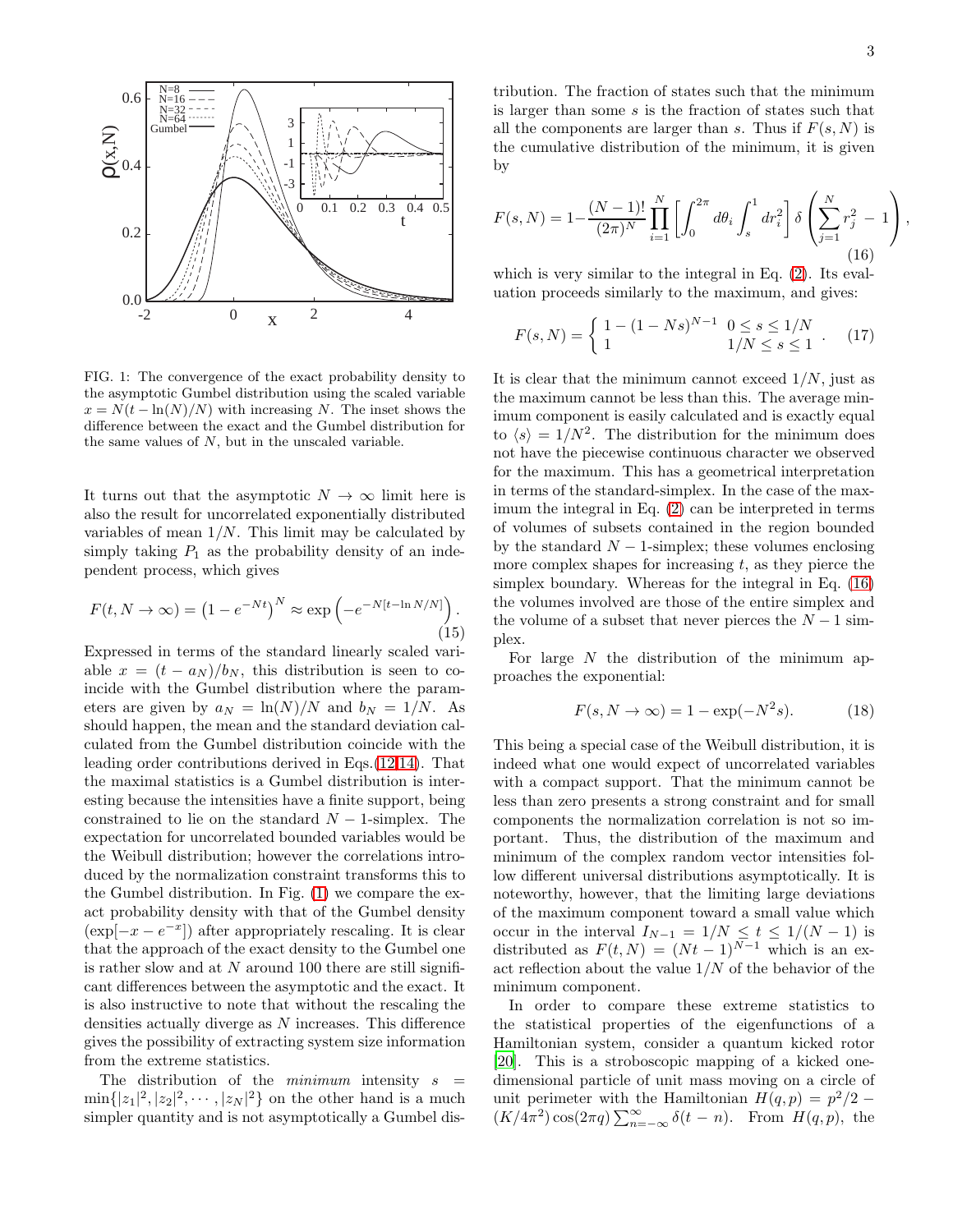

<span id="page-3-19"></span>FIG. 2: The probability densities (histograms) of the scaled maximum and minimum (inset) intensity of eigenfunctions in the position basis of the quantum kicked rotor for  $N = 32$  in the parameter range  $13.8 < K < 14.8$ . Shown as a continuous line is the exact density for random states while the dotted ones are the respective Gumbel and Weibull densities.

classical mapping can be given [\[21\]](#page-4-1) (modulo unity):

$$
p_{i+1} = p_i - K/(2\pi)\sin(2\pi q_i) \; ; \quad q_{i+1} = q_i + p_{i+1} \quad (19)
$$

where the potential kick is applied before the free motion and the phase space is restricted to the unit torus  $(q, p \in$  $[0, 1)$  for convenience. For  $K \gg 5$  the map is highly chaotic, although the phase space almost always contains some tiny proportion of regular motion mixed in.

In the position basis, the evolution operator is

$$
U_{nn'} = \frac{1}{N} \exp\left(\frac{iNK}{2\pi} \cos\left(\frac{2\pi(n'+\alpha)}{N}\right)\right)
$$

$$
\times \sum_{m=0}^{N-1} \exp\left(-\pi i \frac{(m+\beta)^2}{N} + \frac{2\pi i(m+\beta)(n-n')}{N}\right).
$$
(20)

The two phases  $0 \leq \alpha, \beta \leq 1$  can be used for controlling parity and time-reversal symmetry breaking ( $\alpha =$  $1/2$ ,  $\beta = 0$  preserves both symmetries). Choosing  $\beta$  well away from 0 or 1/2 breaks time-reversal invariance, which for  $K \gg 5$  leads to quantum chaotic states that are complex and whose extremes should follow the distributions of the unitary ensembles. The dimensionality of the Hilbert space  $N$  is the inverse (scaled) Planck constant.

An ensemble of roughly 30, 000 quantum chaotic eigenstates is created from the N orthonormal states, as well as from those obtained by a variation of parameters  $K$ ,  $\alpha$ , and  $\beta$  such that while the quantum spectrum is significantly changed, the classical dynamics is not. Figure [\(2\)](#page-3-19) shows the density of the maximal and minimal intensities in the position basis for a range of  $K$  values where the classical map has no significant islands and is highly chaotic [\[22](#page-4-2)]. The derivatives of the exact results in Eqs.  $(8,17)$  $(8,17)$  fit the quantum system histograms very well. The deviations are roughly of the scale of the expected sample size errors. Note that the dynamical system results require the exact density for the maximum as the asymptotic approach is too slow. This is in contrast to the exact finite- $N$  Dyson/Mehta fluctuation measures [\[4\]](#page-3-3), which approach their asymptotic limits so quickly that finite- $N$  results are rarely, if ever, used. The inset shows that the fit to the Weibull is excellent even for the small value of  $N$  used. Given the excellent agreement of the dynamical systems results with the analytic forms, deviations may in turn be used to investigate the important issue of eigenstate localization.

In summary, recent years have seen a fast and fruitful development of the merging of extreme statistics tools and random matrix eigenvalues. This letter extends this general perspective to the properties of eigenvectors.

- <span id="page-3-0"></span>[1] E. J. Gumbel, *Statistics of Extremes* (Dover Publications Inc., New York, 2004).
- <span id="page-3-1"></span>[2] H. K. E. S. Albeverio, V. Jentsch, *Extreme Events in Nature and Society* (Springer, Berlin, 2006).
- <span id="page-3-2"></span>[3] M. R. Leadbetter and H. Rootzen, Ann. Probab. 16, 431 (1988).
- <span id="page-3-3"></span>[4] M. L. Mehta, *Random Matrices (Third Edition)* (Elsevier, Amsterdam, 2004).
- <span id="page-3-4"></span>[5] T. A. Brody, J. Flores, J. B. French, P. A. Mello, A. Pandey, and S. S. M. Wong, Rev. Mod. Phys. 53, 385 (1981).
- <span id="page-3-5"></span>[6] O. Bohigas, M. J. Giannoni, and C. Schmit, Phys. Rev. Lett. 52, 1 (1984).
- <span id="page-3-6"></span>[7] S. N. Majumdar and P. L. Krapivsky, Physica (Amsterdam) 318A, 161 (2003).
- <span id="page-3-7"></span>[8] G. Györgyi, P. C. W. Holdsworth, B. Portelli, and Z. Rácz, Phys. Rev. E 68, 056116 (2003).
- <span id="page-3-8"></span>[9] D. S. Dean and S. N. Majumdar, Phys. Rev. Lett. 97, 160201 (2006).
- <span id="page-3-9"></span>[10] S. Sabhapandit and S. N. Majumdar, Phys. Rev. Lett. 98, 140201 (2007).
- <span id="page-3-10"></span>[11] C. A. Tracy and H. Widom, Commun. Math. Phys. 159, 151 (1994).
- <span id="page-3-11"></span>[12] C. A. Tracy and H. Widom, Commun. Math. Phys. 177, 727 (1996).
- <span id="page-3-12"></span>[13] R. Aurich, A. Bäcker, R. Schubert, and M. Taglieber, Physica 129D, 1 (1999).
- <span id="page-3-13"></span>[14] I. Bengtsson and K. Zyczkowski, *Geometry of Quantum States* (Cambridge Univ. Press, New York, 2006), links at http://en.wikipedia.org/wiki/Simplex.
- <span id="page-3-14"></span>[15] C. E. Porter, *Statistical Theories of Spectra: Fluctuations* (Academic Press, New York, 1965).
- <span id="page-3-15"></span>[16] B. Derrida and H. Flyvbjerg, J. Phys. A: Math. Gen. 20, 5273 (1987).
- <span id="page-3-16"></span>[17] I. S. Gradshteyn and I. M. Ryzhik, *Table of Integrals, Series, and Products* (Academic Press, San Diego, 2000).
- <span id="page-3-17"></span>[18] V. Balakrishnan, C. Nicolis, and G. Nicolis, J. Stat. Phys. 80, 307 (1995).
- <span id="page-3-18"></span>[19] C. Nicolis, V. Balakrishnan, and G. Nicolis,